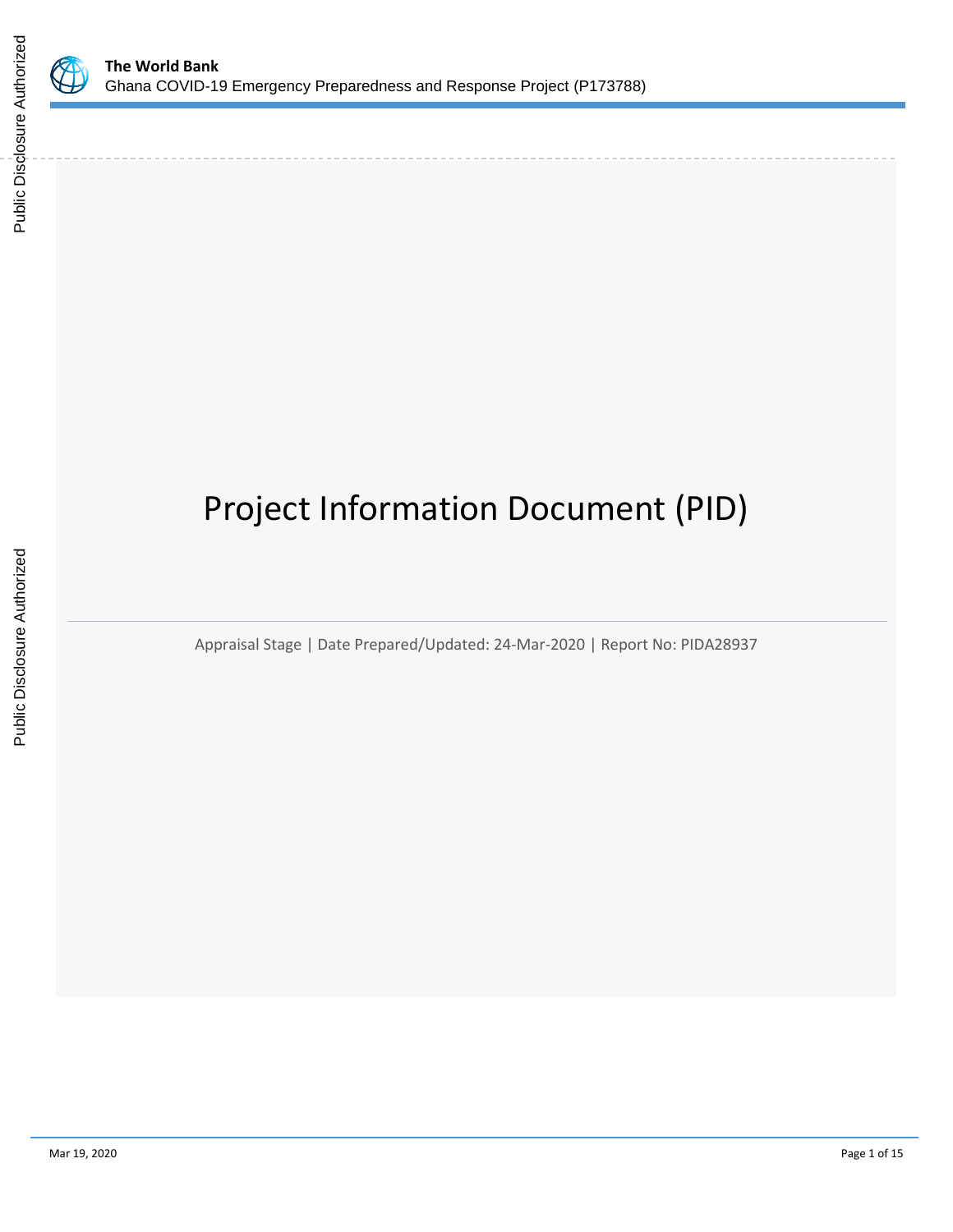

## **BASIC INFORMATION**

#### **OPS\_TABLE\_BASIC\_DATA A. Basic Project Data**

| Country<br>Ghana                                                   | Project ID<br>P173788                          | Project Name<br>Ghana COVID-19<br><b>Emergency Preparedness</b><br>and Response Project | Parent Project ID (if any)                                |
|--------------------------------------------------------------------|------------------------------------------------|-----------------------------------------------------------------------------------------|-----------------------------------------------------------|
| Region<br><b>AFRICA</b>                                            | <b>Estimated Appraisal Date</b><br>24-Mar-2020 | <b>Estimated Board Date</b><br>20-Mar-2020                                              | Practice Area (Lead)<br>Health, Nutrition &<br>Population |
| <b>Financing Instrument</b><br><b>Investment Project Financing</b> | Borrower(s)<br>Republic of Ghana               | <b>Implementing Agency</b><br>Ghana Health Services,<br>Ministry of Health              |                                                           |

Proposed Development Objective(s)

To prevent, detect and respond to the threat posed by COVID-19 and strengthen national systems for public health preparedness in Ghana

#### Components

Emergency COVID-19 Response Strengthening Multi-sector, National Institutions and Platforms for Policy Development and Coordination of Prevention and Preparedness using One Health approach Community Engagement and Risk Communication Implementation management and monitoring and evaluation and project management

## **PROJECT FINANCING DATA (US\$, Millions)**

#### **SUMMARY**

| <b>Total Project Cost</b> | 35.00 |
|---------------------------|-------|
| <b>Total Financing</b>    | 35.00 |
| of which IBRD/IDA         | 35.00 |
| <b>Financing Gap</b>      | 0.00  |

#### DETAILS

#### **World Bank Group Financing**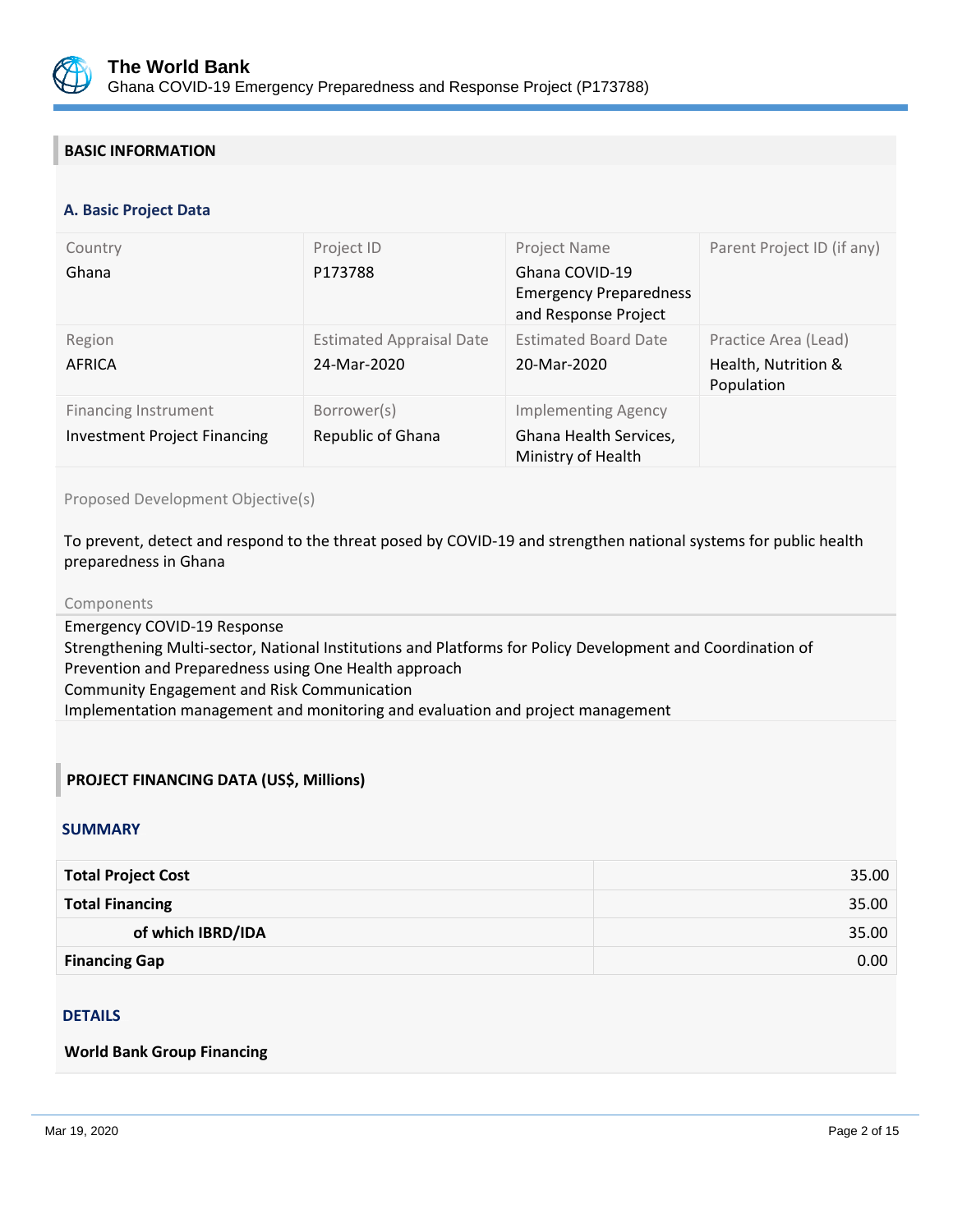

| International Development Association (IDA)                             | 35.00 |
|-------------------------------------------------------------------------|-------|
| <b>IDA Credit</b>                                                       | 35.00 |
| Environmental and Social Risk Classification<br>Substantial             |       |
| Decision<br>The review did authorize the team to appraise and negotiate |       |
|                                                                         |       |

Other Decision (as needed)

#### **B. Introduction and Context**

#### Country Context

#### **A. Country Context**

- 1. **The global COVID-19 outbreak is expected to have a significant negative impact on Ghana's economy.** For example, the reduction in global air travel is expected to result in a decline in Ghana's forex reserves. The economic situation is expected to be deteriorated with more restrictions of nonessential travels, which is part of the President's COVID-19 disease response plan. In addition to the direct impact of COVID-19, the anticipated slowdown in the global economy will likely reduce trade and disrupt global manufacturing supply chains that involve Ghana. The effects of a pandemic-driven global economic downturn are impossible to predict. However, highly affected countries are experiencing dramatic reductions in economic activity, with a high risk of damage to financial markets.
- 2. Ghana forecasts a reduction in trade volumes and values both domestic and international. The country is already seeing significant reduction in trade volumes and values with China which constitutes the highest of imports US\$ 2,272.6 million (3.64 percent of GDP) and the second highest of Ghana's exports US\$ 2,032.27 million (3.26 percent of GDP). The significant decline in global crude oil price will reduce projected petroleum revenues for 2020. Ghana had programmed a petroleum price of US\$ 62.60 per barrel in the 2020 Budget. As at March 2, 2020 petroleum prices were down to US\$ 51.8 per barrel. Crude oil price further declined to US\$ 36 per barrel on March 9, 2020. At an average price of US\$ 50.00 per barrel for 2020, government could lose about US\$ 484 million in petroleum receipts. This shortfall increases to US\$ 936.4 million if crude oil price declines to US\$ 30 per barrel.
- 3. Given the global downturn the positive economic forecast of 6-8 percent between 2019 and 2023 in the recently completed SCD may require major modification. The SCD had projected that non-oil growth, the primary driver of overall growth is projected to average 6.5 percent over the medium term (2019-2023), significantly higher than the 3.8 percent over 2014-2018. Non-oil growth is expected to be driven by the agriculture sector as the Government "Planting for Food and Jobs" program begins to take effect, and increased investment into agribusiness. Yet, the informal sector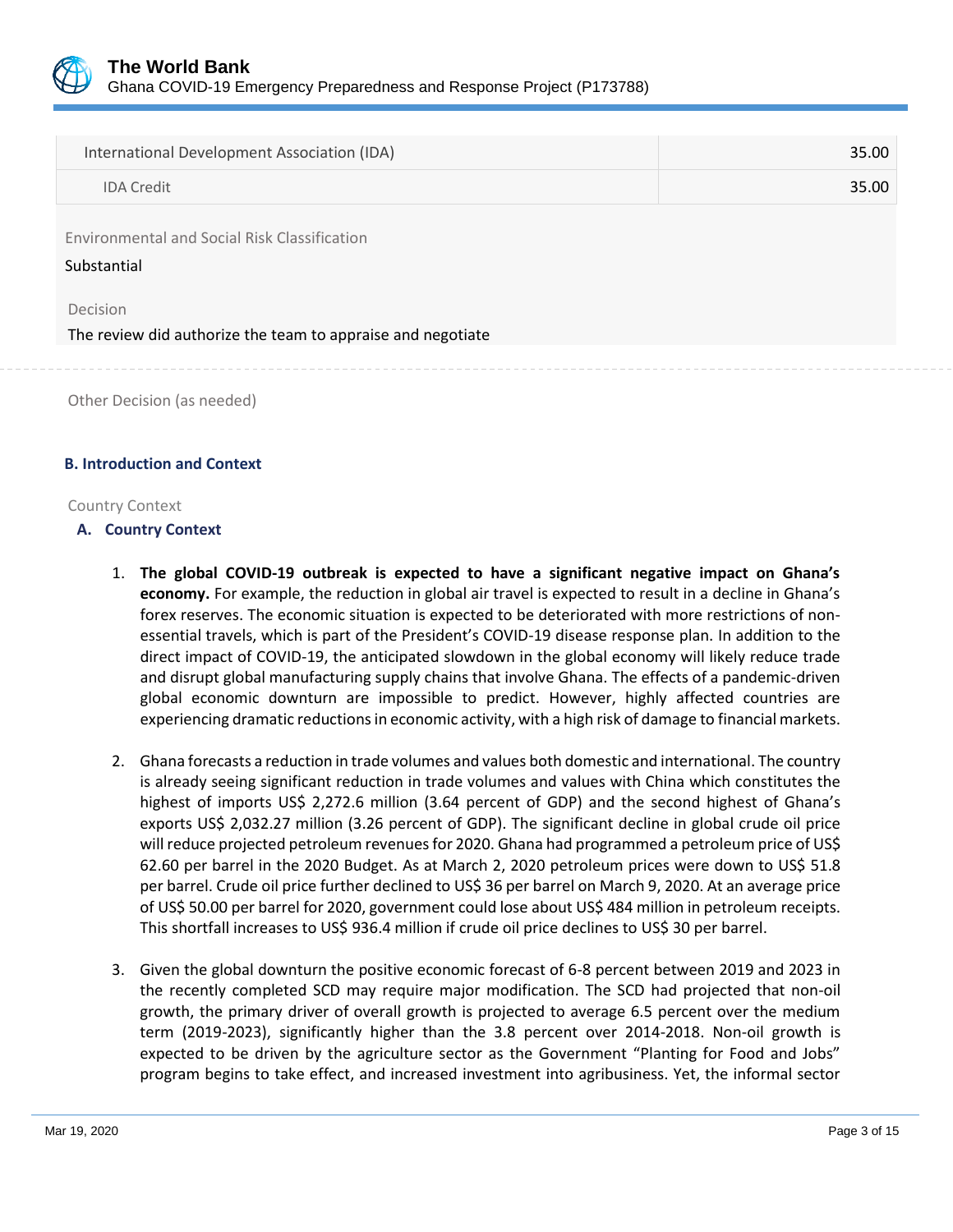and self-employment continue to absorb a large share of the labor supply, which put them vulnerable to shocks. Fiscal consolidation will continue to keep the fiscal deficit contained between 3 and 4 percent of GDP over until 2023. However, the revenue side of fiscal policy needs to gain greater than proportionate traction under the current circumstance. Tax revenue is estimated to be five percent of GDP below potential, with tax exemptions of around 5.2 percent (World Bank PER, 2016). With elections scheduled for 2020, and given experience of fiscal election cycles, the challenge of keeping fiscal policy on track is likely to increase.

- 4. The socioeconomic impact on the population will be significant. Ghana had achieved significant poverty reduction in the last 25 years. Based on the measure of US\$ 1.90 per day, poverty rates declined from 47.4 percent in 1991 to 13.6 percent in 2012 – much lower than not only the mean poverty rate of Sub-Saharan Africa, but also below that of lower-middle income countries (LMICs). The growth model that delivered large overall gains in income and declines in poverty in the past had also left significant parts of the country behind. More than 23 percent of Ghana's population still live below the poverty line, with the poor concentrated in the five northern regions and the Volta region. In many rural areas poverty rates have fallen relatively slowly and remain above 50 percent in the Northern, North-east, Savannah, Upper West and Upper East regions. Approximately half the workforce is employed in the agriculture and agribusiness sector where skills, productivity and incomes remain low: self-employed agricultural workers continue to make up most of the poorest 40 percent of the population. The cocoa sector, traditionally a source of higher incomes, has been losing market share in recent years and now faces an uncertain future due to climatic factors, the poor underlying quality of tree stock, issues with land tenure and land degradation.
- 5. Moreover, rapid urbanization has brought rising disparities within cities. Even though urban poverty rates significantly dropped over this period, the number of urban poor has not been reduced much. In fact, the number of the poor increased in urban areas in the Eastern, Volta, and the northern parts of the country. Even in Accra, which successfully absorbed massive waves of rural-urban migration, poverty varies greatly between neighborhoods. Greater Accra saw a large reduction in poverty rates and in the absolute number of urban poor, however, poverty has become more concentrated in certain areas. Poverty is more prevalent in slums of lower elevation, where communities have higher fertility, lower school attendance, and very low access to sanitary services and are prone to floods.

### **B. Sectoral and Institutional Context**

- 6. The health outcomes in Ghana have generally been positive but with some challenges. Maternal deaths declined from 580 per 100,000 live births in 2007 to 310 per 100,000 live births in 2017. In 2017, 98 percent of pregnant women visited a skilled health personnel for antenatal care (ANC) at least once, 89 percent at least four times. Institutional delivery has significantly increased from 54 percent in 2007 to 79 percent in 2017. Seventy-nine percent of the last live births and stillbirths were delivered by a skilled provider. Eighty-four percent of women had a postnatal check during the first 2 days after the most recent birth or stillbirth. Neonatal, infant and under-five mortality have been declined in the past decade.
- 7. **The burden of disease and coverage of treatment and prevention interventions has shown mixed results**. DPT3 coverage is over 95 percent. Other vaccination coverages are below 70 percent. While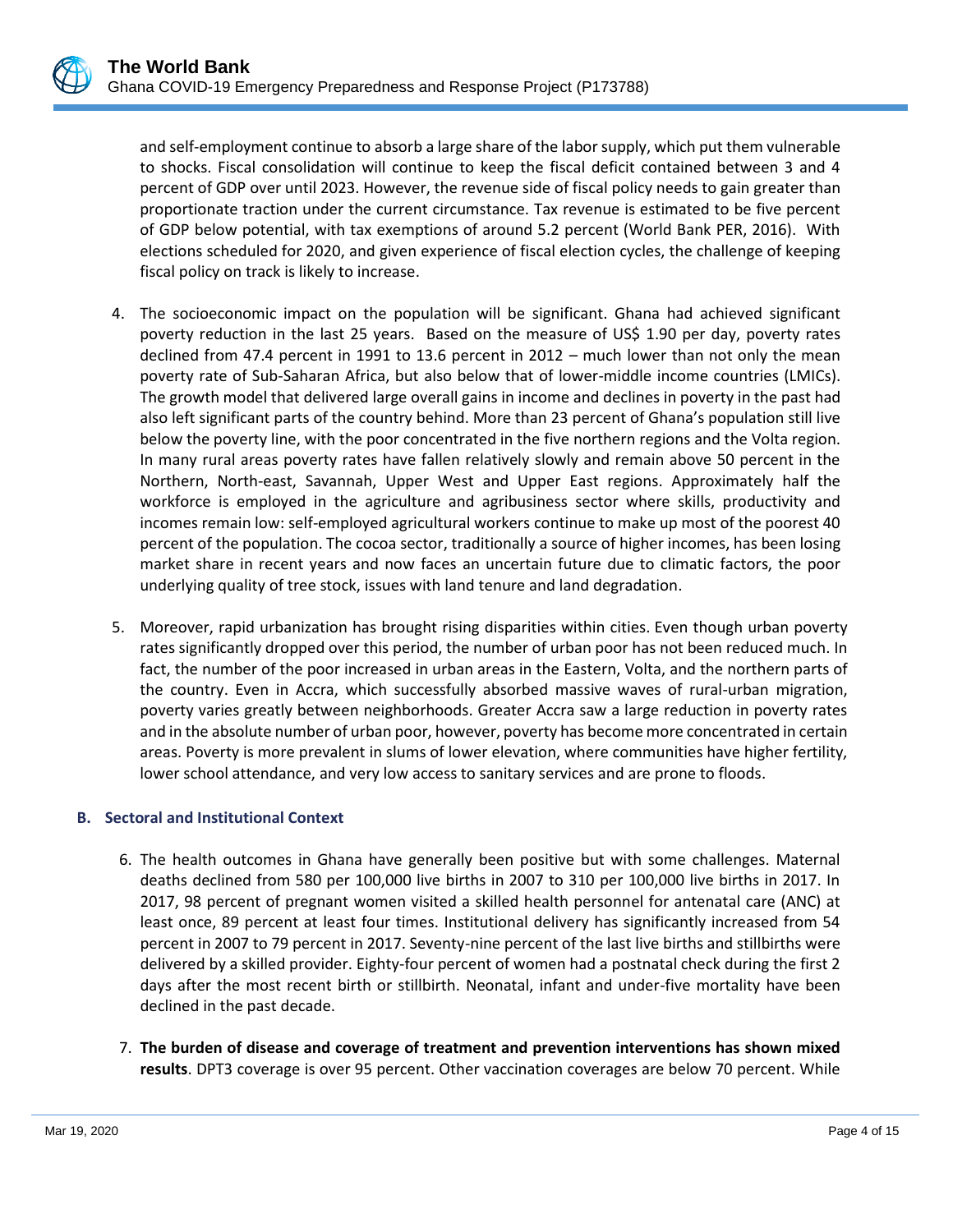prevalence is low, progress in pediatric HIV and AIDs response is modest. Tuberculosis case detection and cure rate is also low. Micronutrient deficiencies resulting in anemia and obesity in children (malnutrition 24 percent, stunting 8 percent) and in pregnant women puts them at risks of death or under-development. Under-nutrition negatively affect the growth and cognitive capacity of children. Generally, access to water and sanitation is poor leading to a high prevalence of intestinal worms, meningitis outbreaks, dysentery and diarrheal disease. On average only 14.9 percent of the population had access to improved sanitation in 2014–2016, far below any of Ghana's structural or aspirational peers. The 2018 holistic sector assessment using a WHO approved tool showed that the health care system remains significantly weak. The UHC Roadmap 2020-2030 indicated that the sector is inadequately resourced to provide the services anticipated to achieve the goals set. The assessment showed that human resources are poorly distributed across country. Ghana's current health expenditure was 4 percent of GDP or US\$ 68 per capita in 2016. Overall, government prioritization on health fell from 14 percent, or US\$ 58.4 per capita in 2011 to 7 percent in 2016, or US\$ 29.3 per capita.

- 8. **The Ebola outbreak in West Africa in 2014-2015 brought a sense of urgency to strengthen public health emergency preparedness and response.** COVID-19 has also raised the immediate need for strengthened health security as Ghana has already recorded 16 confirmed as of March 20, 2020. Ghana already has a network of laboratories from national to the district level and well-equipped laboratories at the Noguchi Memorial Institute for Medical Research (NMIMR), Kumasi Centre for Collaborative Research in Tropical Medicine (KCCR) and the National Public Health and Reference Lab (NPHRL). These have capacity to diagnose highly infectious pathogens. Yet, they face challenges including weak coordination mechanisms, absence or inadequately resourced treatment, quarantine and containment centers, irregular supply of reagents and other laboratory supplies, lack of a national regulatory legislation or policy that defines the role and responsibilities of laboratories and facilities at different levels in the health sector. The World Health Organization, the Centers for Disease Control, Atlanta, the Japanese Government and the World Bank have provided some support to strengthen the emergency preparedness and response systems. A lot more needs to be done to enhance capacity in the short to medium term.
- 9. **The Maternal Child Health and Nutrition Project (MCHNP; P145792) has provided support in building institutional capacity for emergency preparedness and response, yet, limited in its scope**. There is the Inter-Ministerial Coordination Committee (IMCC) made up of Ministries of Finance, Health, Local Government, Gender, Children and Social Protection, Information, Transport, Interior and Defense and Office of the President as the apex coordinating body for COVID-19 response. The Emergency Operations Center (EOC) was created with support from the MCHNP. The government has activated activities under the Emergency Operations Center (EOC) established with support from the MCHNP. These include risk communication, point of entry surveillance, laboratory diagnostics capacity building for case management and coordination of preparedness and response actions. Other partners such as WHO, the CDC-USAID, DFID-UK and the Japanese government contribute mainly to technical logistics and financial support. The anticipated scale of the COVID-19 outbreak can however not be contained without further strengthening of institutional and human resource capacity as an integral part of health systems strengthening efforts in alignment with prioritized interventions listed in the government's UHC Roadmap.

### 10. **A Simulation Exercise (SIMEX) was conducted in Ghana on March 6-7, 2020 to test capacities,**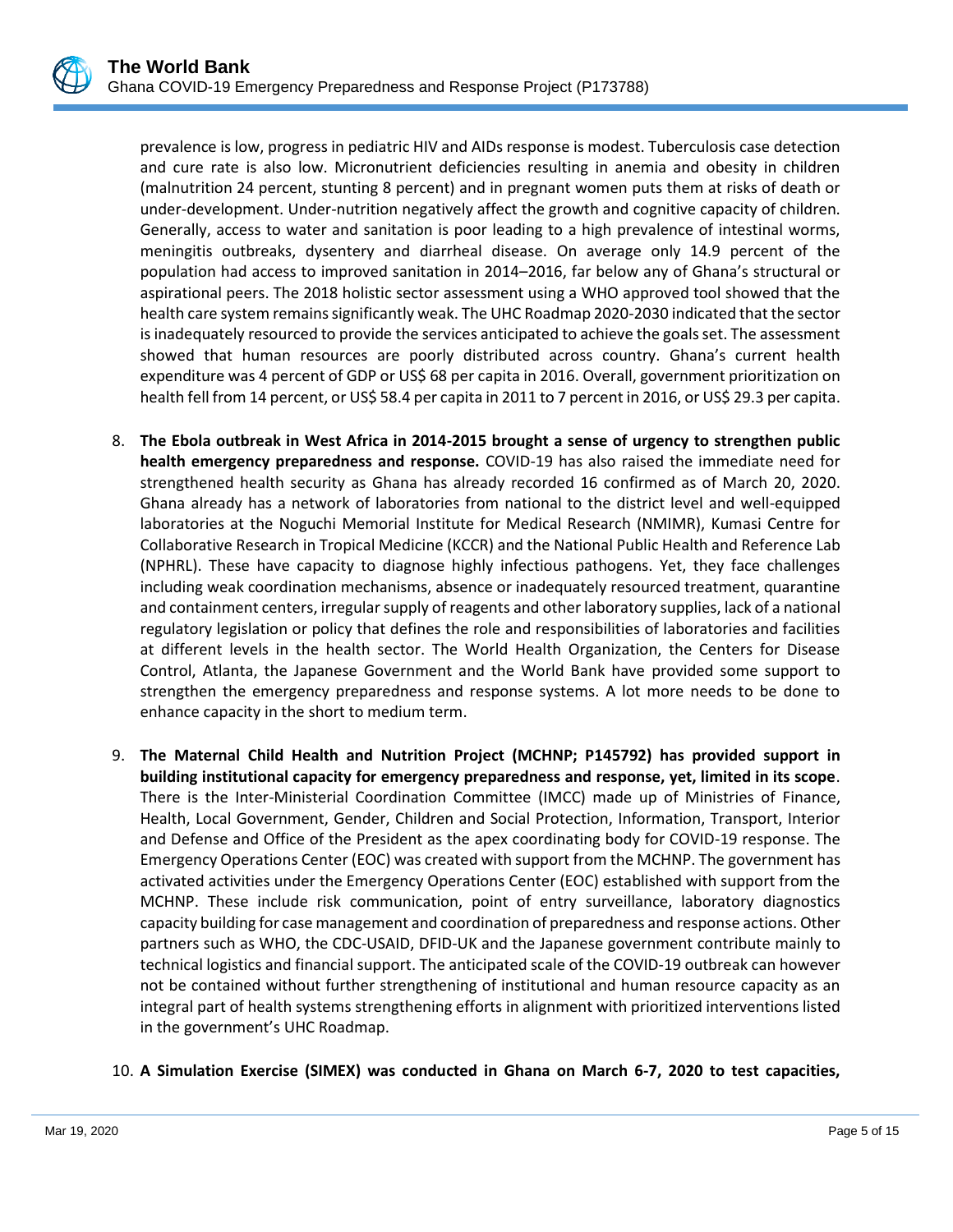

**systems and mechanisms to respond to public health emergencies.** The exercise exposed gaps and weaknesses that currently exist and help prioritize where to support the country's response efforts:

- (a) **Coordination:** Coordination, action and reporting mechanisms between health, security, customs and immigration authorities, EOC management and development partners need to be strengthened at the national, regional and district levels. The Points of Entry except the Kotoka International Airport are ill-equipped to support case surveillance. None had a satisfactory port health and holding room.
- (b) **Workforce development:** While national level staff are familiar with existing Standard Operating Procedures (SOP), International Health Regulations (IHR) 2005 and its requirements, service delivery, laboratory and surveillance information management staff need to be sensitized with the IHR guidelines and their requirement to ensure full-scale implementation. Staff at the community and district level for contact tracing and isolation management are yet to be identified and trained.
- (c) **Preparedness:** EPR plans are in place but implementation is fragmented and shows discrepancies in roll out. There is very limited capacity in key case management facilities identified, quarantine and containment facilities are not available or prepared for the anticipated emergency. There is a need for mapping, identification and equipping of isolation facilities and healthcare facilities across the country to be readied for outbreak response activities. There is a general stock out of Personal Protection Equipment (PPE), Infection Prevention and Control (IPC) and medical consumables.
- (d) **Emergency response operations:** The confirmation of the first two cases took over 24 hours to isolate the patients or initiate contact tracing. There was no emergency response scale in place. Not a single facility compliant to accept patients immediately. Procedures for correct use of Personal Protective Equipment (PPE) during emergency response at the subnational level need to be strengthened. SOPs describing clear lines of reporting were not in place. Flow of operational information between national and subnational levels needs to be strengthened. The national EOC and teams were unable to change the emergency response scale to handle the evolving scenario. Infection prevention and control measures need to be developed disseminated through easy/readable SOPs for PPE donning and doffing. COVID-19 specific drills and trainings through simulations need to take place at all levels. Resources, expertise and technical support are needed at all levels to undertake trainings at all levels.
- (e) **Risk Communication:** The adoption of risk communication guidelines needs to take place at all levels. Currently there are no policies, procedures and mechanisms to follow while engaging the public during an emergency.
- 11. **Ghana's Emergency Preparedness and Response Plan (EPRP):** The overall objectives of the strategic Preparedness and Response Plan for COVID-19 being prepared by countries around the world aim to: (a) slow and stop transmission, prevent outbreaks and delay spread; (b) provide optimized care for all patients, especially the seriously ill; and (c) minimize the impact of the epidemic on health systems, social services and economic activity. The EPRP, prepared by the Government of Ghana (GoG), has the objective to "enhance surveillance system and build response capacity to detect, contain, delay and respond to a possible COVID-19 outbreak in Ghana." The strategic objectives of the EPRP are to: limit human-to-human transmission; identify, isolate, and care for patients early; address crucial unknowns regarding clinical severity, extent of transmission and infection, treatment options, communicate critical risk and event information to all communities, and counter misinformation; and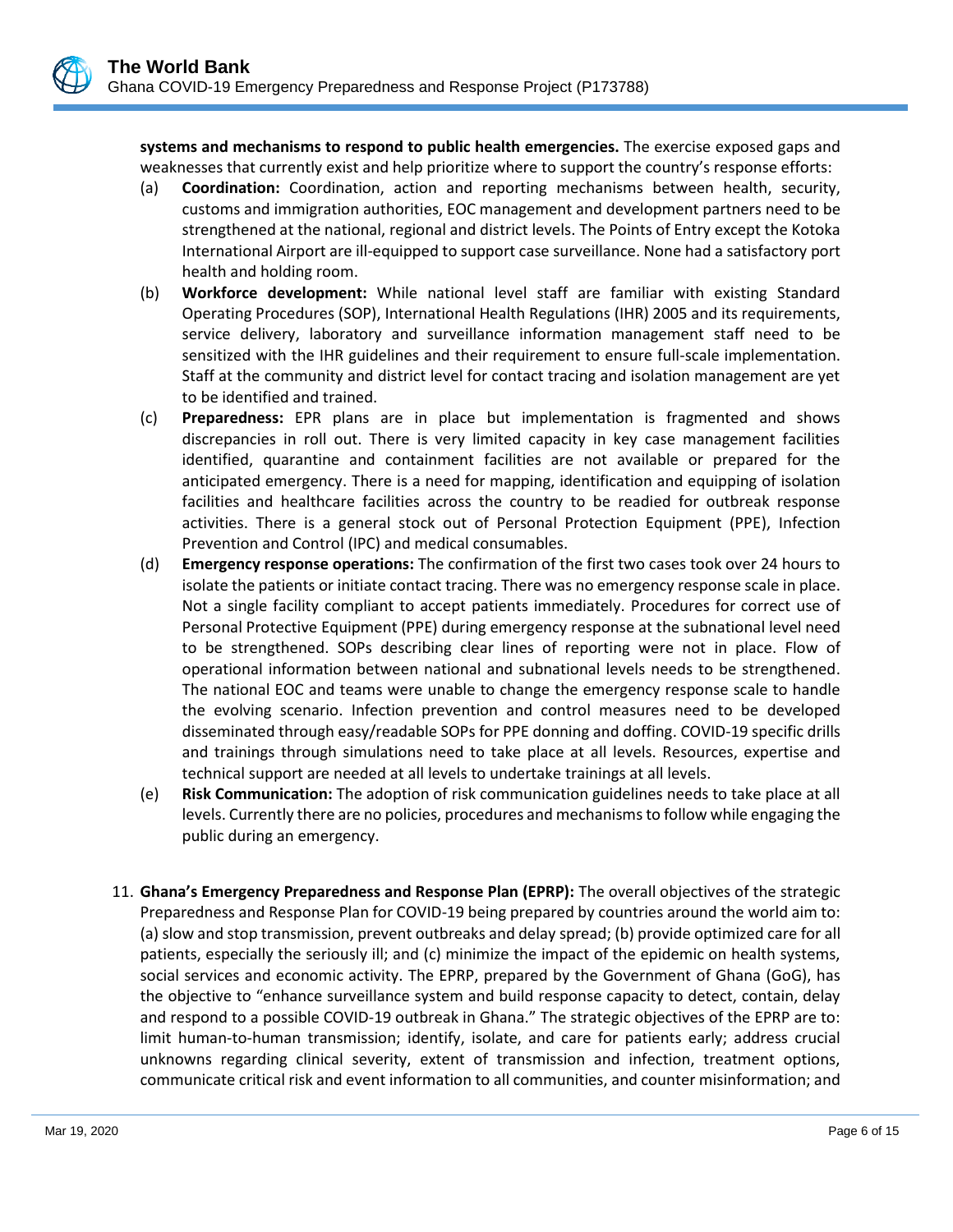

minimize social and economic impact through multi-sectoral partnerships. To support these, the Ghana Plan relies on three pillars:

- (a) Leveraging international coordination to deliver strategic, technical, and operational support through existing mechanisms and partnerships;
- (b) Scaling up country preparedness and response operations; and
- (c) Accelerating priority research and innovation.
- 12. The GoG has conducted risk assessment and established alert levels designed to coincide with the ongoing stage of the COVID-19 outbreak. Annex 1 shows the summary of the definition of phases. It should be noted that while this phasing protocol has specific standards identified for declaration of each level, other unique factors may be present which might warrant variation from these standards in determining the appropriate level. As of March 20, 2020, Ghana has sixteen confirmed cases of COVID-19, which makes the country fall into Level 5 alert (highest).
- 13. **Links between economic effects of COVID-19 and the health sector in Ghana:** As mentioned above, an expected decrease in the availability of forex in the country may impact the country's ability to purchase essential medical commodities and drugs (insulin, antibiotics, etc.) on the global market. While the proposed Project will specifically address the emergency response to COVID-19, it should be noted that existing World Bank operations and financing mechanisms broadly will be used to strategically address gaps that may arise for the purchase of these essential commodities.

## **C. Proposed Development Objective(s)**

#### Development Objective(s) (From PAD)

14. The project development objective (PDO) is to prevent, detect and respond to the threat posed by COVID-19 and strengthen national systems for public health preparedness in Ghana.

### Key Results

- 15. The PDO will be monitored through the following PDO level outcome indicators:
	- (a) Diagnosed cases treated in the designated treatment centers per approved protocol (Percentage);
	- (b) Designated acute healthcare facilities with isolation capacity (Number);
	- (c) Confirmed COVID-19 cases that conducted contact tracing (Percentage); and
	- (d) Country adopted personal and community non-pharmaceutical interventions.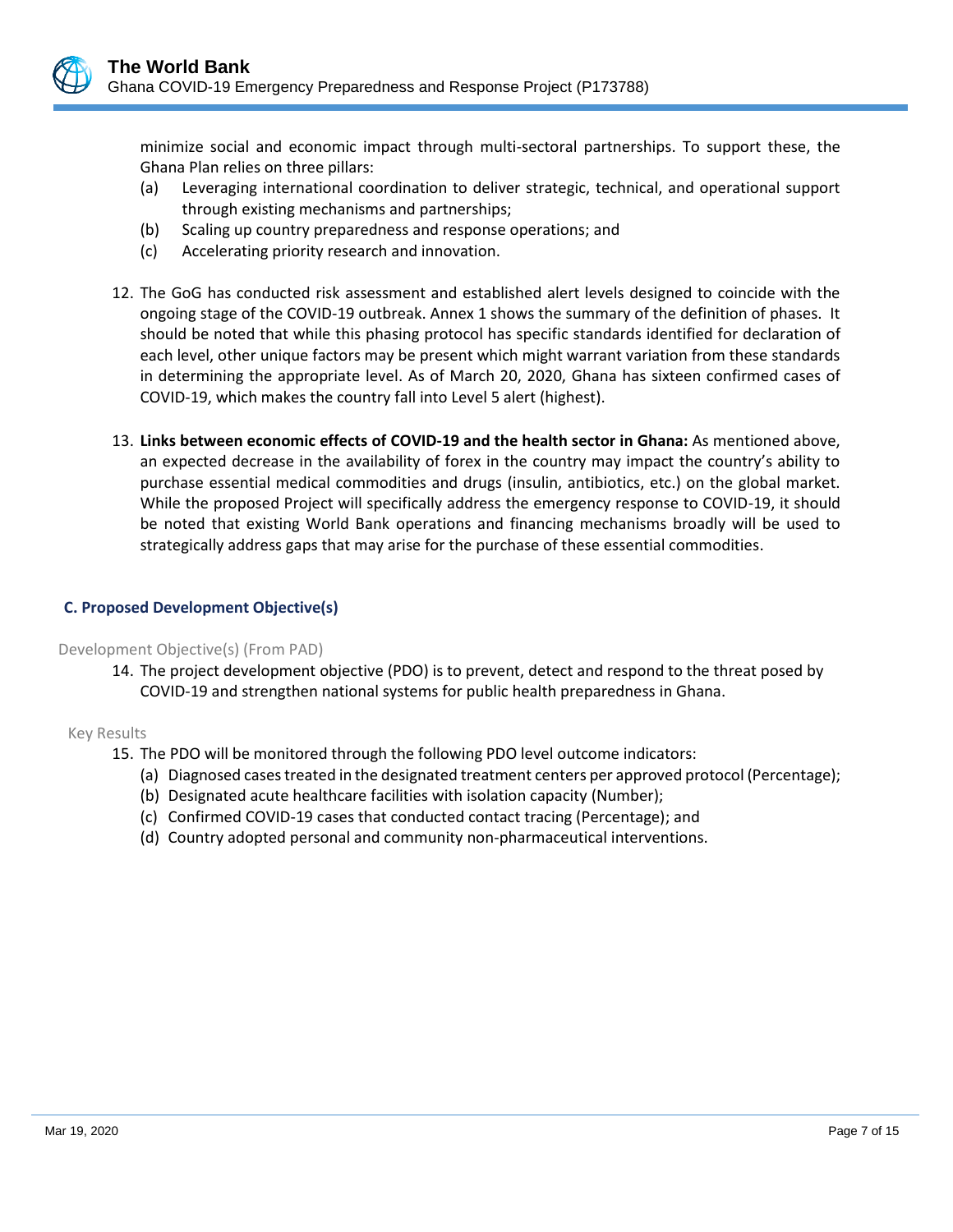

## **D. Project Description**

- 16. **The proposed Project was selected for COVID-19 financing because of the strategic place Ghana holds in global connectivity and travel, and the associated risks for the country**. Ghana is classified among 13 Priority-1 countries in the WHO Africa region for being at risk, based on flights and passenger volumes. As of March 20, 2020, a total of 16 cases have been confirmed in the country. There are also confirmed cases in Cote d'Ivoire, Togo and Burkina Faso, which share borders with Ghana and Nigeria which has high trade exchange with Ghana. The Bank received a request and the plan for US\$100 million from the Government of Ghana to help the country respond to the outbreak and mitigate related socioeconomic impact (See attached copy of EPRP as Annex 2). The scope and the components of this Project are fully aligned with the Bank's COVID-19 Fast Track Facility, using standard components as described in para 8 of the COVID-19 Board paper. The proposed Project complements the longer-term development work in the health sector, including the Maternal Child Health and Nutrition Project (P145792) which seeks to improve maternal and child health and nutrition outcomes, as well as the Emergency Preparedness and Response. The Contingency Emergency Response Component (CERC) of the Greater Accra Resilient and Integrated Development Project (GARID) (P 164330) has been triggered in response to COVID-19. The proposed Project will supplement the support from CERC for immediate response to COVID-19 as well as ensure longerterm systems strengthening for public health preparedness at both national and subnational levels. This project has triggered paragraph 12 of the Investment Project Financing Bank Policy.
- 17. **The proposed Project intends to fill critical gaps in implementing the EPRP, strengthen the prevention activities, rapid detection, preparedness and response to COVID-19 outbreak.** The finance under this Project will be utilized to enhance preparedness activities for COVID-19 and strengthen the health system both at the national and subnational levels. The project's objectives and design are in line with the broad objectives of the government's US\$ 100 million request. Given the allocation for Ghana from the COVID-19 Fast Track Facility is only US\$ 35 million, an additional US\$ 65 million has been activated through the GARID-CERC project. These will be aligned to the national plan but support critical activities up to the allocated amount for the project.
- 18. The project comprises four components.

## 19. **Component 1: Emergency COVID-19 Response (US\$ 21.5 million)**

## 20. **Sub-Component 1.1: Case Detection, Confirmation, Contact Tracing, Recording and Reporting (US\$ 4.5 million)**

21. This sub-component would help (i) strengthen disease surveillance systems at points of entry (POEs), public health laboratories, and epidemiological capacity for early detection and confirmation of cases; (ii) combine detection of new cases with active contact tracing; (iii) support epidemiological investigation; (iv) strengthen risk assessment; and (v) provide on-time data and information for guiding decision-making and response and mitigation activities. The project will support surveillance systems strengthening for emerging infectious diseases by using a risk-based approach. The surveillance system comprises the following components (i) disease reporting system for the priority infectious diseases; (ii) laboratory investigation of priority pathogens; (iii) community event-based surveillance; and (iv) contact tracing, rumor surveillance and verification.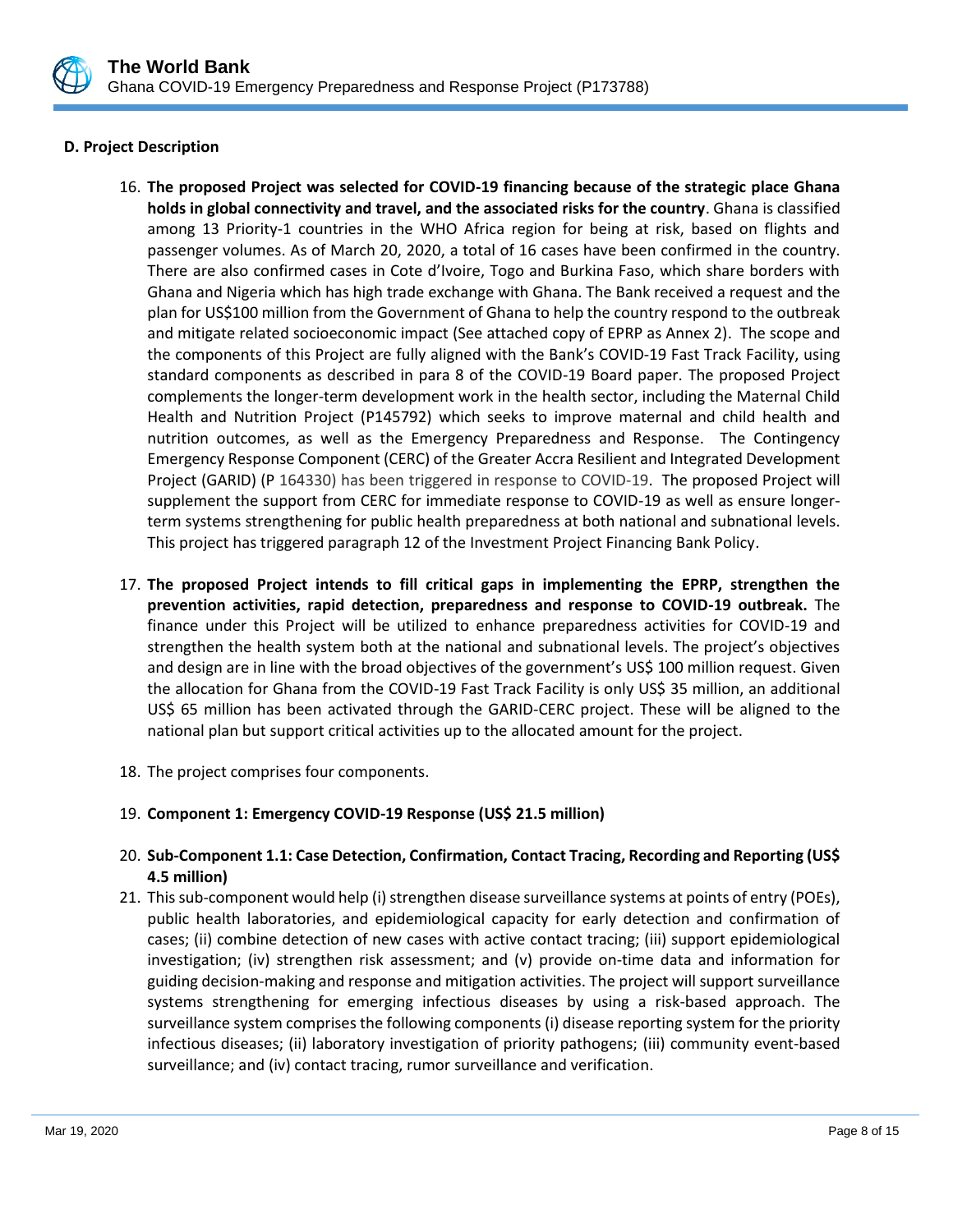22. Well-structured epidemiological studies and surveillance programs would be integrated with the disease control measures, which would be then adjusted and improved as new information becomes available. Strengthening animal and human disease surveillance and diagnostic capacity would be supported through the following activities: improving health information flow among relevant agencies and administrative levels; detection, reporting and follow-up of reported cases; public and community-based surveillance networks; routine serological surveys; and improving diagnostic laboratory capacity. Support would be provided to strengthen the network of the designated laboratories for COVID-19. With the existing Noguchi Memorial Institute for Medical Research (NMIMR) and the Kumasi Collaborative Center for Research (KCCR) would investigate pathogens under the One Health approach and lead infectious diseases research and development in the country.

#### 23. **Sub-Component 1.2: Containment, Isolation and Treatment (US\$ 12.7 million)**

24. An effective measure to prevent contracting a respiratory virus such as COVID-19 would be to limit, as possible, contact with the public. Therefore, the project would support the government for implementation of immediate term responses, i.e., classic "social distancing measures" such as school closings, escalating and de-escalating rationale, in compliance with the IHR. A number of holding, isolation, quarantine and treatment centers have been identified across the country. This sub-component supports the leasing, renting, establishment and refurbishing of designated facilities and centers to contain and treat infected cases in a timely manner. Support would be provided to ensure the operations of effective case containment and treatment with IPC measures to be enforced at all time with necessary equipment, commodities and basic infrastructure. Psychosocial and essential social support would be provided to those who are in isolation and quarantine centers with consideration of gender sensitivity and special care for people with disabilities and/or chronic conditions. Additional trained health workers would be deployed to the designated isolation/treatment centers for COVID-19 case management, not to disrupt the general health services. It is important to clarify that the Bank will not support the enforcement of such measures when they involve actions by the police or the military, or otherwise that require the use of force. Financing would also be made available to develop guidelines on social distancing measures (e.g., in phases) to operationalize existing or new laws and regulations, support coordination among sectoral ministries and agencies, and support the MOH on the caring of health and other frontline personnel involved in pandemic control activities with IPC measures and psychosocial support when distressed. Compensation payments, life and health insurance for staff working in the frontlines of fighting the disease will be paid.

### 25. **Sub-Component 1.3: Social and Financial Support to Households (US\$ 0.7 million)**

26. Patients and their families needing support, especially those who are isolated or quarantined would be provided psychosocial counseling support, food-baskets and feeding during the isolation, quarantine and treatment period. Active social support would also be provided to reduce the impact of COVID-19 on the finances of directly affected to families. This will include cash transfers and support to access and use needed health services. To this end, financing would be provided for feewaivers to access medical care and cash transfers to mitigate loss of household income due to job losses that may result from the closure of firms and enterprises, informal sector businesses, as well as government agencies, during the COVID-19 outbreak. The government would develop a COVID-19 Compensation Benefit Framework to roll out this sub-component within a month on this project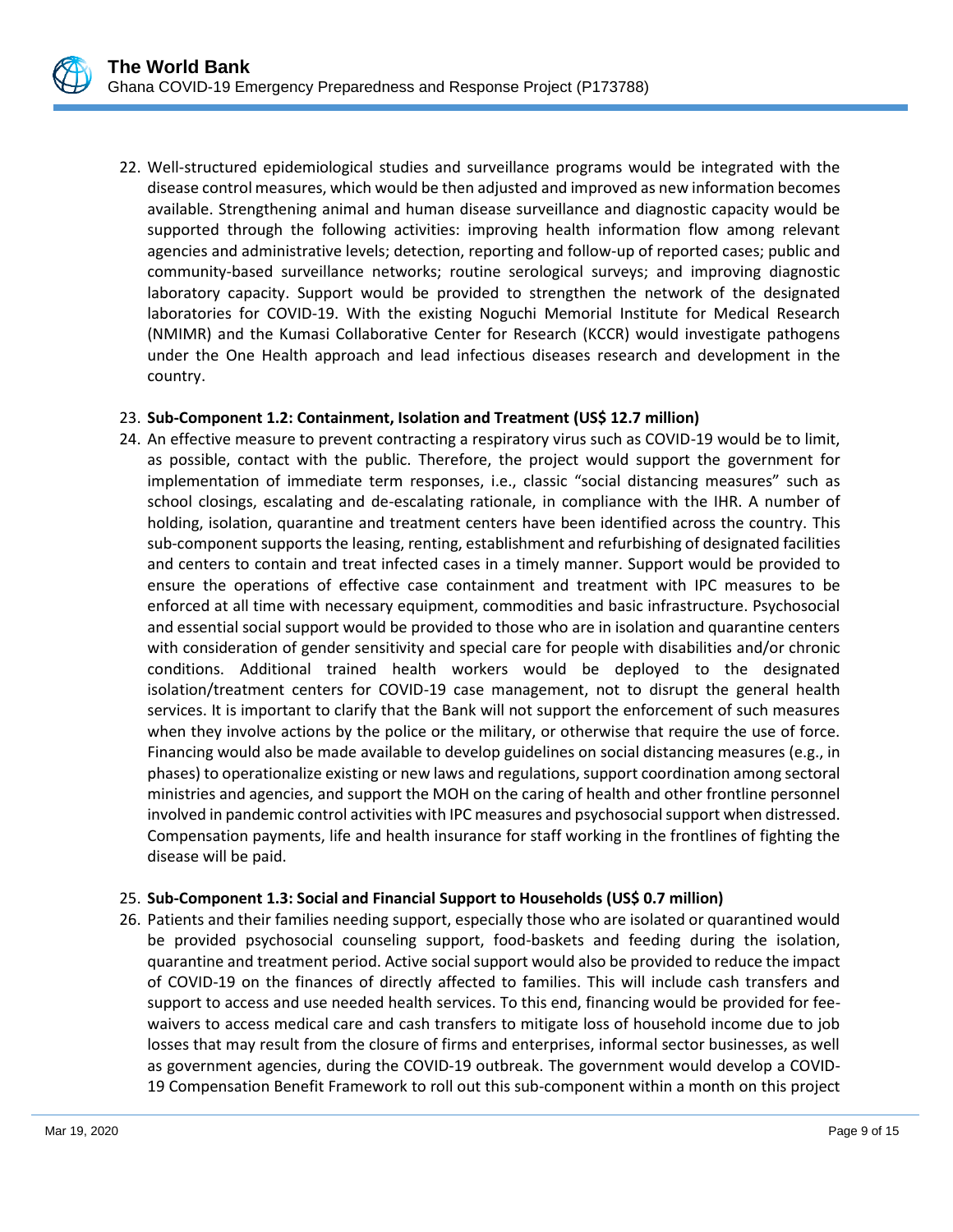

becoming effective.

## 27. **Sub-Component 1.4: Health System Strengthening (US\$ 3.6 million)**

28. Human resource and institutional capacity are key to addressing the COVID-19 outbreak as well as to strengthen health systems to ensure the constant provision of general health services without disruption. This activity is related to training and capacity building for preparedness and response as well as service delivery guided by the different pillars and activities of the NAPHS and the UHC Roadmap. These include: (i) training of contact tracing coordination teams and networks at the national, regional and district levels; (ii) recruitment of technical experts and human resources for technical work and supportive supervision; (iii) training of district and sub-district level health workers and volunteers for surveillance and case management; (iv) training of laboratory personnel to build diagnostic capacity for COVID-19 at the subnational (regional/district) level; (v) orientation of POE staff for screening people entering the country at designated points of entry (airports, border crossings, etc.); (vi) capacity building for call/hotline centers; (vii) strengthening PHEM and community- and event-based surveillance for COVID-19; (vii) capacity building and orientation of national, regional and district Rapid Response Teams (RRTs), Doctors, Physician Assistants, staff of quarantine facilities, surveillance and point of entry teams across country and particularly in treatment centers at all border districts; and (viii) simulation exercises and scenarios conducted in facilities and communities marked as Demographic Surveillance Sites (DSS) sites and quarantine facility to ensure that facilities measure up to the required standards.

## 29. **Component 2: Strengthening Multi-sector, National Institutions and Platforms for Policy Development and Coordination of Prevention and Preparedness using One Health approach (US\$ 3.4 million)**

- 30. The main implementing agency of this Project will be MOH, working in collaboration with the Ghana Health Service (GHS), other ministries, departments and agencies. The project would support costs associated with project coordination. The country has set up an Inter-Ministerial Coordinating Committee (IMCC) and an Emergency Operations Center (EOC) under GHS is operational. These bodies are the main coordinating points for the COVID-19 preparedness and response in Ghana. This component would also support implementation of the IHR as incorporated in National Action Plans for Health Security. Such support would include: (i) technical support for strengthening governance and updating policies and plans; (ii) support for institutional and organizational restructuring to respond to emergencies such as pandemic diseases; (iii) Operating Costs of the IMCC, EOC, quarantine centers and the Ghana Center for Disease Control (CDC) including transport, communication support equipment and other administrative-related costs for coordination meetings and supportive supervision and monitoring; and (vi) contracts for private management of newly established infectious disease centers and medical villages. Support would be also provided to MOH with oversight from IMCC to develop standardized life insurance package, overtime and hazard payments, which are to be made for those directly involved in surveillance and case management.
- 31. The component would support enhancing diseases information systems through development of a disease surveillance information system, as part of the disease control program. The aim is to provide better analytical capacity to Ghana; and to participate in global disease information sharing, complying with national obligations as members of OIE and WHO. A strengthened national system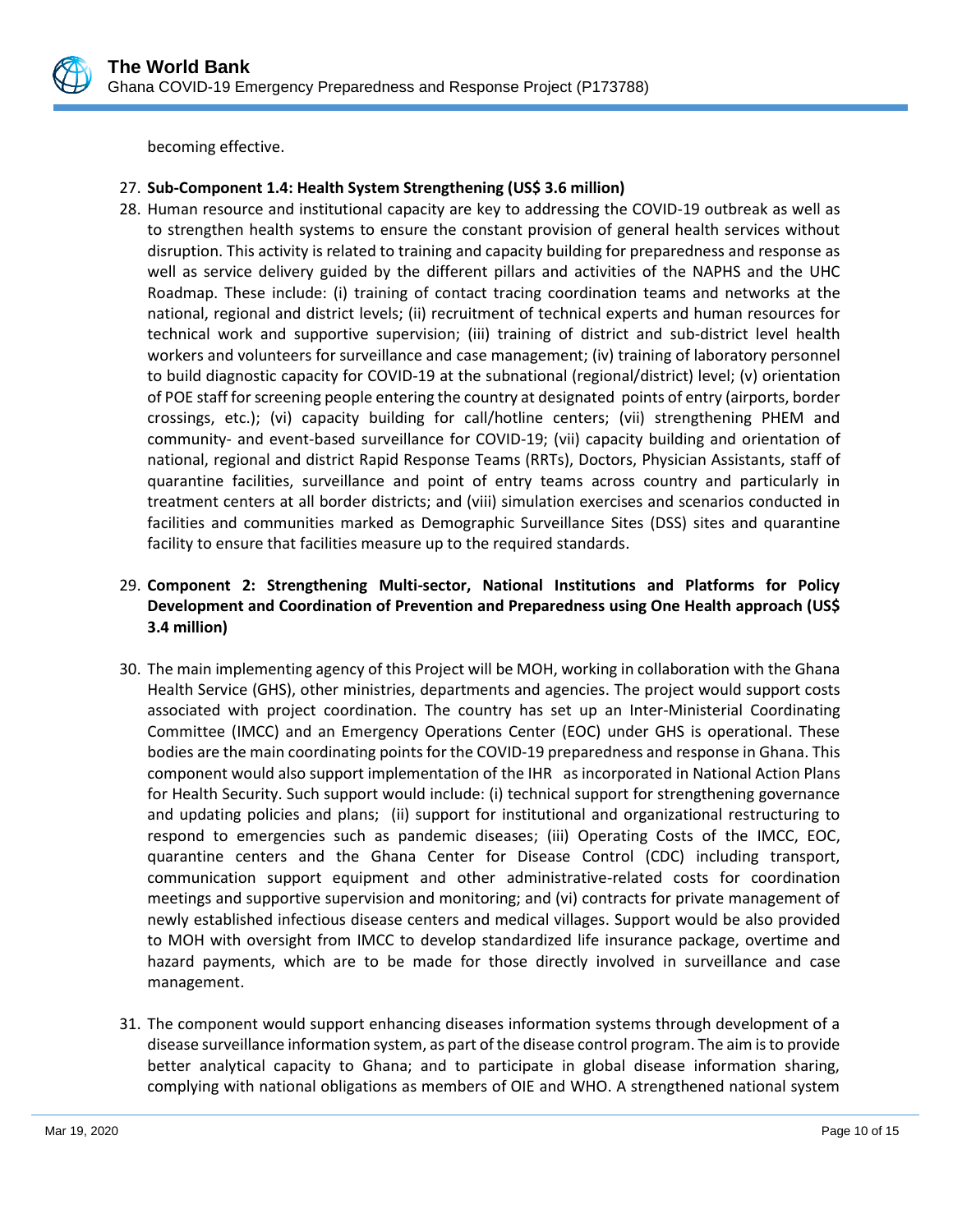will contribute progressively towards better global and regional control. The information system and data management would be linked to rapid and standardized methods of routine analysis of surveillance data, which would demonstrate important changes in the health situation, and promptly supply this information to field personnel.

#### 32. **Component 3: Community Engagement and Risk Communication (US\$ 7.4 million)**

- 33. **Risk communication:** The project will focus on risk communication and community engagement at the points of entry, engaging key decisions makers and stakeholders, community leadership and opinion leaders. The first level will be points of entry communication targeting travelers. Mass communication and social media will be key in bringing the message to individual households using various methods including community van announcements for community sensitization. A series of executive briefings will be held for parliament and the media. The plan focuses on both the process and development of broadcast and communication support materials including billboards, printing of leaflets and pocket cards, epidemiological bulletins, TV documentaries and payment for broadcast of informercials, civic education and faith-based organization engagements. Where needed, technical assistance will be procured, and technical facilitator and expert commentator allowances paid for discussants on key media outlets.
- 34. **Community Engagement:** Various approaches for community engagement including: (i) surveillance, home visits and contact tracing at the district, sub-district and community levels; (ii) risk communication through a well-established network of call center, community health officers and community volunteers; and (iii) community mass communication and announcements and outreach services and sensitization through community announcement centers, sensitization, information sharing and counter misconceptions information sharing. Support provided under this subcomponent would be supplementary to support from the GARID-CERC.

### 35. **Component 4: Implementation Management, Monitoring and Evaluation and Project Management (US\$ 2.7 million)**

- 36. **Project Management:** activities of the Project include: (a) providing support for the strengthening of public structures for the coordination and management of the Project, including central and local (decentralized) arrangements for the coordination of Project activities; (b) the carrying out of financial management and procurement requirements of the Project; (c) the recruitment of additional staff/consultants responsible for overall administration, procurement, and financial management under country specific projects; and (e) the financing of project coordination activities.
- 37. **Monitoring and Evaluation:** The project activities include a monitoring and prospective evaluation framework for the project and for operations at the country and sub-regional or regional levels. For operations at the country and sub-regional or regional levels, the monitoring and prospective evaluation will provide a menu of options to be customized for each operation, together with performance benchmarks. The activities include: (a) monitoring and evaluating prevention and preparedness; (b) building capacity for clinical and public health research, including joint-learning across and within countries, and this could include: (i) training in participatory monitoring and evaluation at all administrative levels, including: (1) the carrying out of evaluation workshops; and (2) the development of an action plan for monitoring and evaluation; and (3) the replication of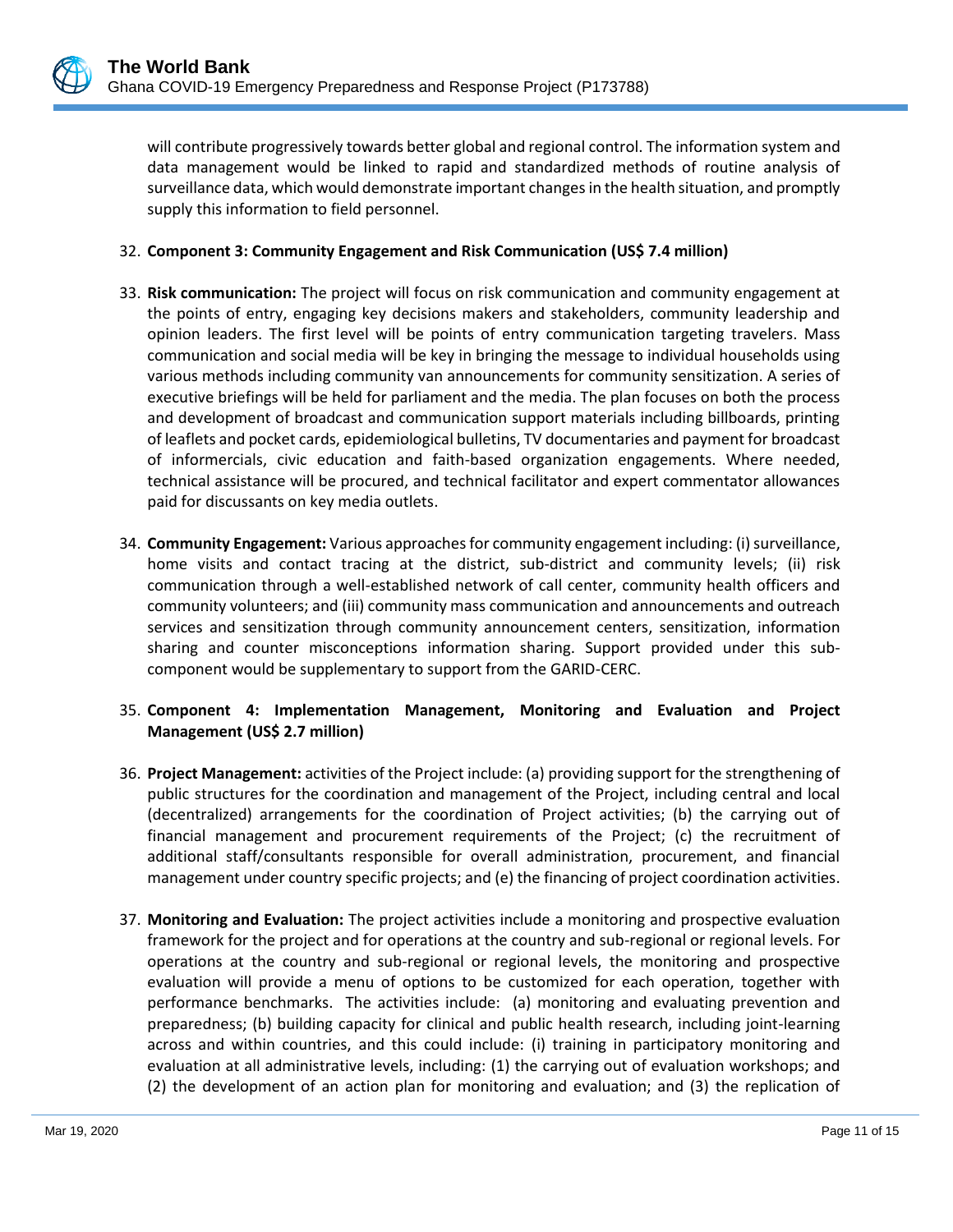successful models. Monitoring and evaluation activities such as (1)Supporting the PIU in the monitoring of Project implementation through, inter alia: (I) the collection of data from line ministries and other implementation agencies; (II) the compilation of data into progress reports of Project implementation; (III) the carrying out of surveys; (IV) the carrying out of annual expenditure reviews; and (3) Carrying out an impact evaluation on quantitative and qualitative aspects of the Project interventions, including the collection of qualitative information through site-visit interviews, focus groups and respondent surveys.

| <b>Legal Operational Policies</b>           |            |  |  |  |
|---------------------------------------------|------------|--|--|--|
|                                             | Triggered? |  |  |  |
| Projects on International Waterways OP 7.50 | No.        |  |  |  |
| Projects in Disputed Areas OP 7.60          | No.        |  |  |  |
|                                             |            |  |  |  |

Summary of Assessment of Environmental and Social Risks and Impacts

### **Environmental and Social Risk Classification (ESRC)** Substantial

#### 38. **Environmental Risk Rating** Substantial

39. The Environmental Risk Rating is Substantial. The main environmental risks are: (i) occupational health and safety issues related to testing and handling of supplies and the possibility that they are not safely used by laboratory technicians and medical crews; and (ii) medical waste management and community health and safety issues related to the handling, transportation and disposal of healthcare waste. WHO has reported that 20% of total healthcare waste would be infectious waste, and improper handling of health care waste can cause serious health problem for workers, community and the environment.

### 40. **Social Risk Rating** Substantial

- 41. The Social Risk Rating is Substantial. The main social risks are: (i) vulnerable groups not being about to access services, or (ii) issues, including discrimination or sexual exploitation or abuse, resulting from people being kept in quarantine. (iii) There are OHS related risks to health and laboratory workers, i.e. civil servants employed by the Government of Ghana. Activities include treatment of patients as well as assessment of samples. The key risk is contamination with COVID-19 or other contagious illnesses as patients taken seriously ill with COVID-19 are likely to suffer from illnesses which compromise the immune system, which can lead to illness and death of workers. (iv) if there is labor influx for the construction of health facilities, there could be related risks of GBV, sexual exploitation and use of child labor from the neighboring communities.
- 42. The project can thereby rely on standards set out by WHO as well as the Africa CDC to (1) facilitate noted appropriate stakeholder engagement and outreach towards a differentiated audience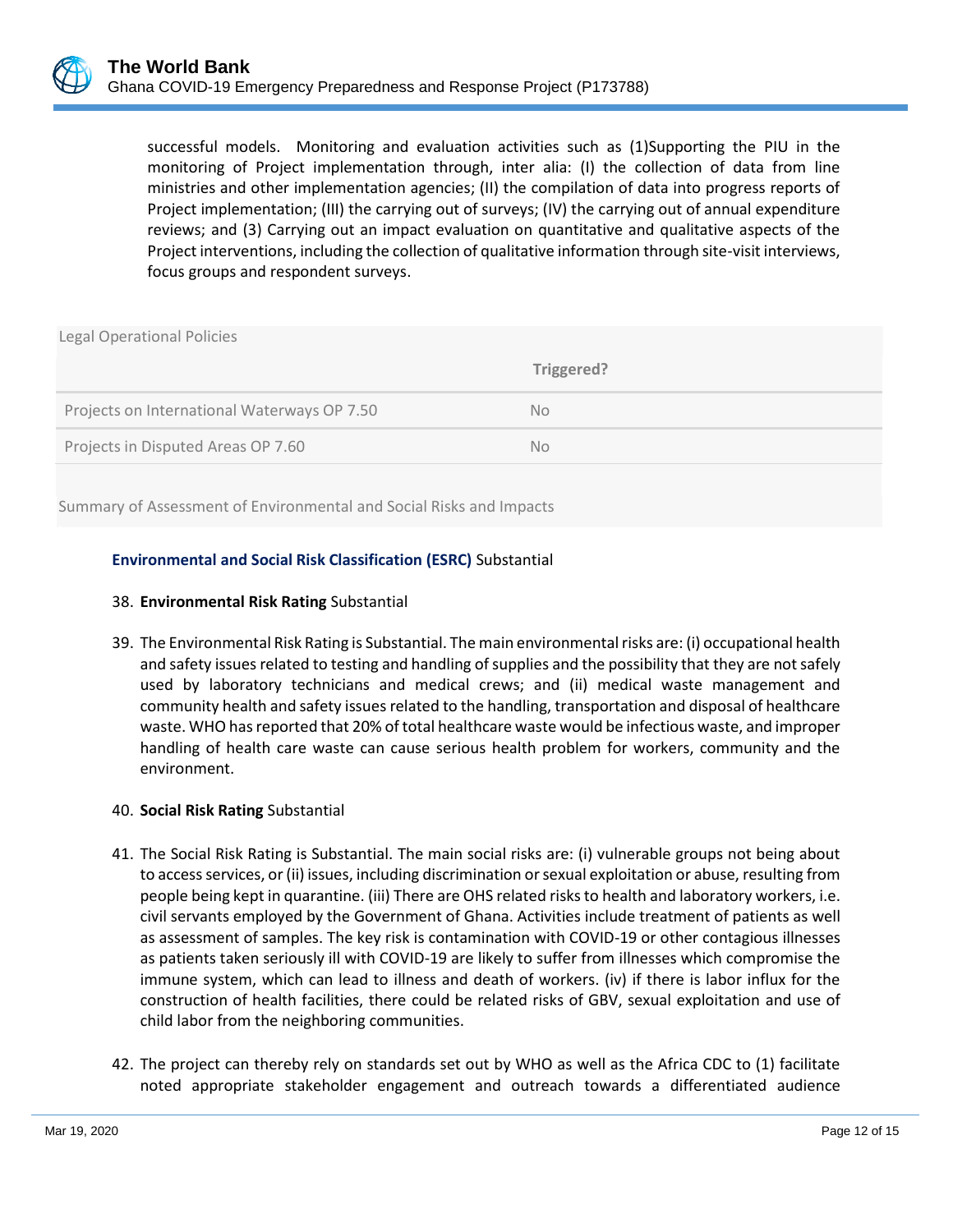(concerned public at large, suspected cases and patients, relatives, health workers, etc.) to ensure widespread sharing of project benefits (COVID-19 prevention and treatment) as well as avoidance of potential rumors and social conflicts; as well as (2) appropriate handling of quarantining interventions (including dignified treatment of patients; appropriate handling of the specific concerns of vulnerable groups, including cultural needs and Prevention of Sexual Exploitation and (SEA); as well as minimum accommodation and servicing requirements).

43. Since the project also includes construction and rehabilitation of facilities such as laboratories and quarantine centers, it also creates labor related risks involved in construction activity as well as issues of migrant labor, labor camps and risks of GBV for health care workers and communities where the construction will happen. Since the project may entail construction, there would be risk of land acquisition and impacts on people or any squatters if government land proposed to be used.

#### **E. Implementation**

Institutional and Implementation Arrangements

- 44. **The Inter-Ministerial Coordinating Committee (IMCC)** made up of the Ministries of Finance, Health, Local Government, Gender, Children and Social Protection, Information, Transport, Interior and Defense and Office of the President is chaired by the Minister of Health reporting to the Office of the President will serve as the steering committee. The Director General of GHS and the Presidential Coordinator for COVID-19 Response serve as advisers to the IMCC to provide technical direction.
- 45. **The MOH is the primary implementation agency for this Project.** The MOH Director, Policy Planning, Monitoring and Evaluation (PPME) supported by the Director of Public Health, GHS under the Office of the Director General and Minister of Health is responsible for overall project management and fiduciary requirements. Responsibilities of project management include, but not limited to: (i) collecting and compiling all data relating to their specific suite of indicators; (ii) evaluating results; (iii) providing relevant performance information; and (iv) reporting results, financial, procurement statements and implementation of environmental and social standards as outlined in ESMF, ESCP and other documents as per ESF to the World Bank immediately prior to each semiannual supervision mission. The Director PPME of MOH and the Director of Public Health of GHS will perform its functions in accordance with the methodology prescribed in its respective project implementation manual. During the project's lifetime, the MOH's self-assessed results will be reviewed semi-annually by the respective stakeholders and verify the findings of the self-assessments. The Director PPME will work in close collaboration and with key agencies involved in the preparedness and response agenda to implement the project. MOH and GHS have been involved in the implementation of the MCHNP in the past five years and benefitted immensely from the capacity building efforts under the MCHNP including fiduciary tasks of procurement and financial management. Additional staff will be assigned for overall administration, procurement, financial management and social and environment standards under this Project. Specific technical staff including Social & Community specialist and Environment specialist will be hired for implementation of social and environment standards.
- 46. The Director of Public Health of GHS, guided by the Presidential Coordinator for COVID-19 Response,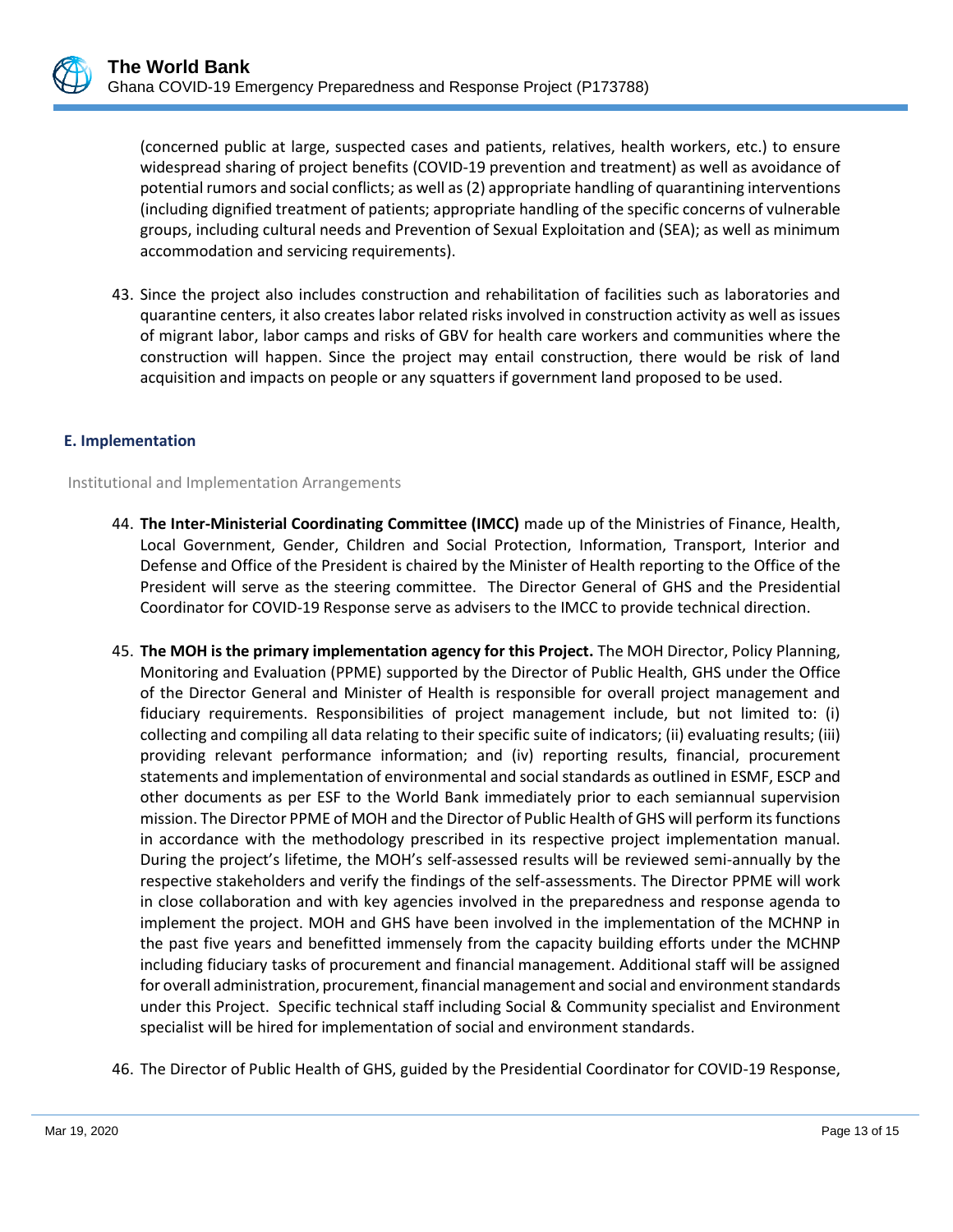

will oversee the operations of the isolation and quarantine centers and facilities and develop an institutional and operations manual for them. The Head of the Emergency Operations Center (EOC) will coordinate all technical partners to develop and determine strategies and implement them. Members of the EOC including development partners will be engaged to form sub-teams to support the activities of the MOH in the following areas: (i) Coordination (Command and Control and Continuity of operations, EOC, Official Communication, Finance, HR); (ii) Case Management and Rapid Response Teams (including Isolation, Referral); (iii) Point of Entry (Including cross border surveillance), (iv) Epidemiology/Surveillance (Data Collection and Analysis); (v) Risk communication and social mobilization); (vi) Laboratories, treatment centers, logistics and medicines and (vii) infection prevention and waste management The purpose of the sub-teams are to drive forward work, set and implement policies within the work-strand. The MCHNP monitoring and evaluation specialist, procurement specialist, communications expert and finance specialist will be assigned to this project. The environmental and safeguards specialist of GARID will provide safeguard support to the team.

## **CONTACT POINT**

#### **World Bank**

Anthony Theophilus Seddoh Senior Operations Officer

#### **Borrower/Client/Recipient**

Republic of Ghana Ken Ofori-Attah Minister, Ministry of Finance ken.ofori-atta@mofep.gov.gh

#### **Implementing Agencies**

Ghana Health Services Patrick Aboagye Director General yaboagye2003@yahoo.com

Franklin Asiedu Bekoe Deputy Director, Surveillance and Head, Emergency Operations kofi2711@gmail.com

Ministry of Health Nana Kwabena Adjei Mensah Chief Director kadjeimensah@gmail.com